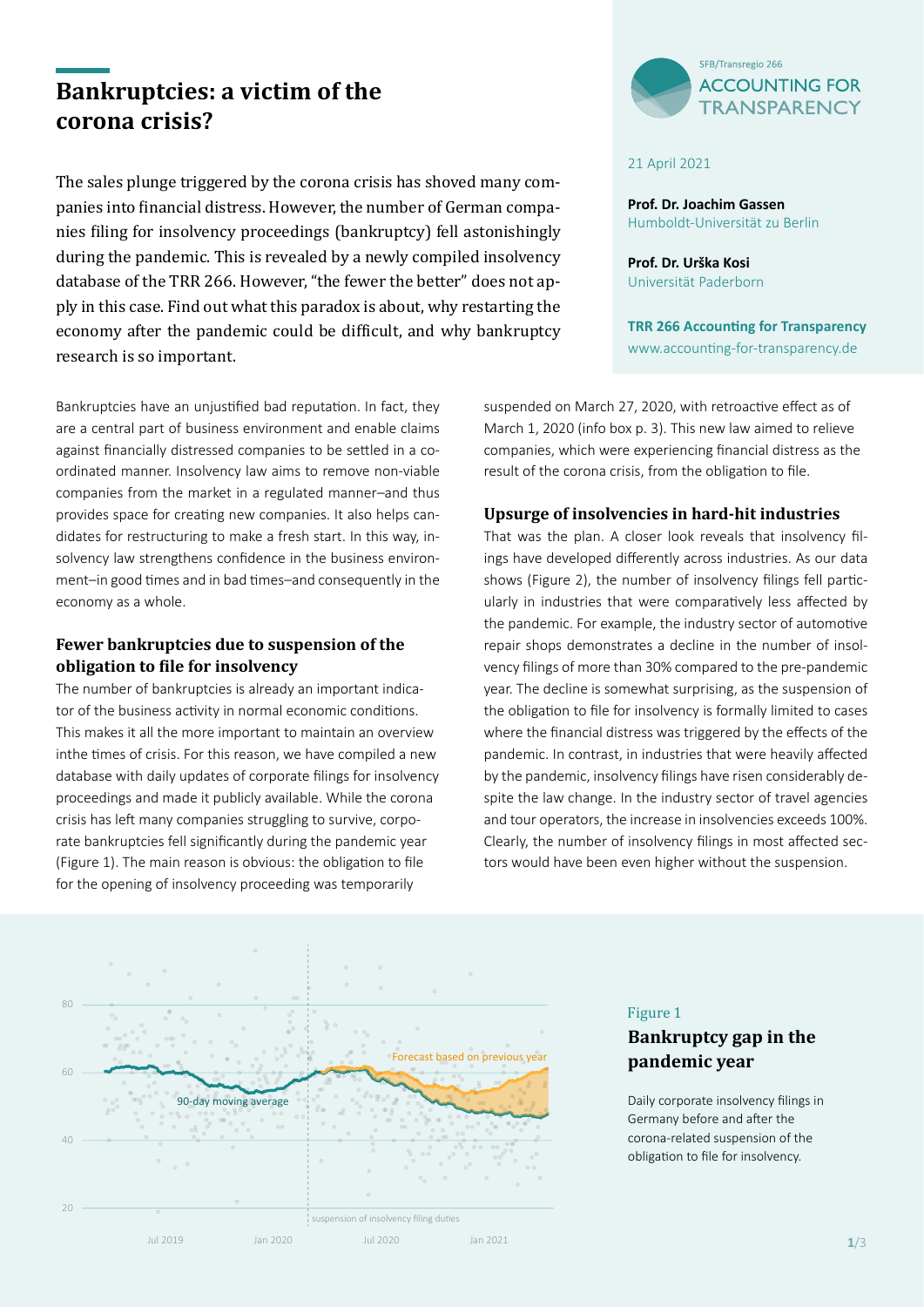Travel agencies, tour operators and provision of other reservation services



#### Figure 2

### **Bankruptcy gap across industries**

Corporate insolvency filings 2nd quarter 2020 to 1st quarter 2021 as a percentage of the previous year.



Architectural and engineering offices; technical, physical and chemical investigation

### Figure 3 **Liquidity of insolvent companies**

Median and 95% confidence interval of liquidity ratio (liquid funds + receivables relative to total assets) per quarter.



## **Liquidity difference of insolvent companies**

Difference in liquidity ratio (percentage points of total assets) of insolvent companies before and after the pandemic.

### **About the data**

−10

Motor vehicle trade; maintenance and repair of motor vehicles

The data are based on the official notices published by the insolvency courts in Germany on the website [https://www.insolvenzbekanntma](https://www.insolvenzbekanntmachungen.de.)[chungen.de.](https://www.insolvenzbekanntmachungen.de.) We only record applications for corporate insolvencies that are published either in the commercial register, the register of cooperatives or the register of associations. Companies are assigned to industries on the basis of the Bureau van Dijk Orbis database. For about 85% of the companies we were able to determine the industry.

Provision of information technology services

Ċ  $\overline{a}$ 

 $\bullet$  $\bullet$   $\bullet$   $\bullet$ 

More information and the data itself:

Other personal service activities

**• Provision of economic** services to businesses and individuals

**<https://www.accounting-for-transparency.de/insol>**